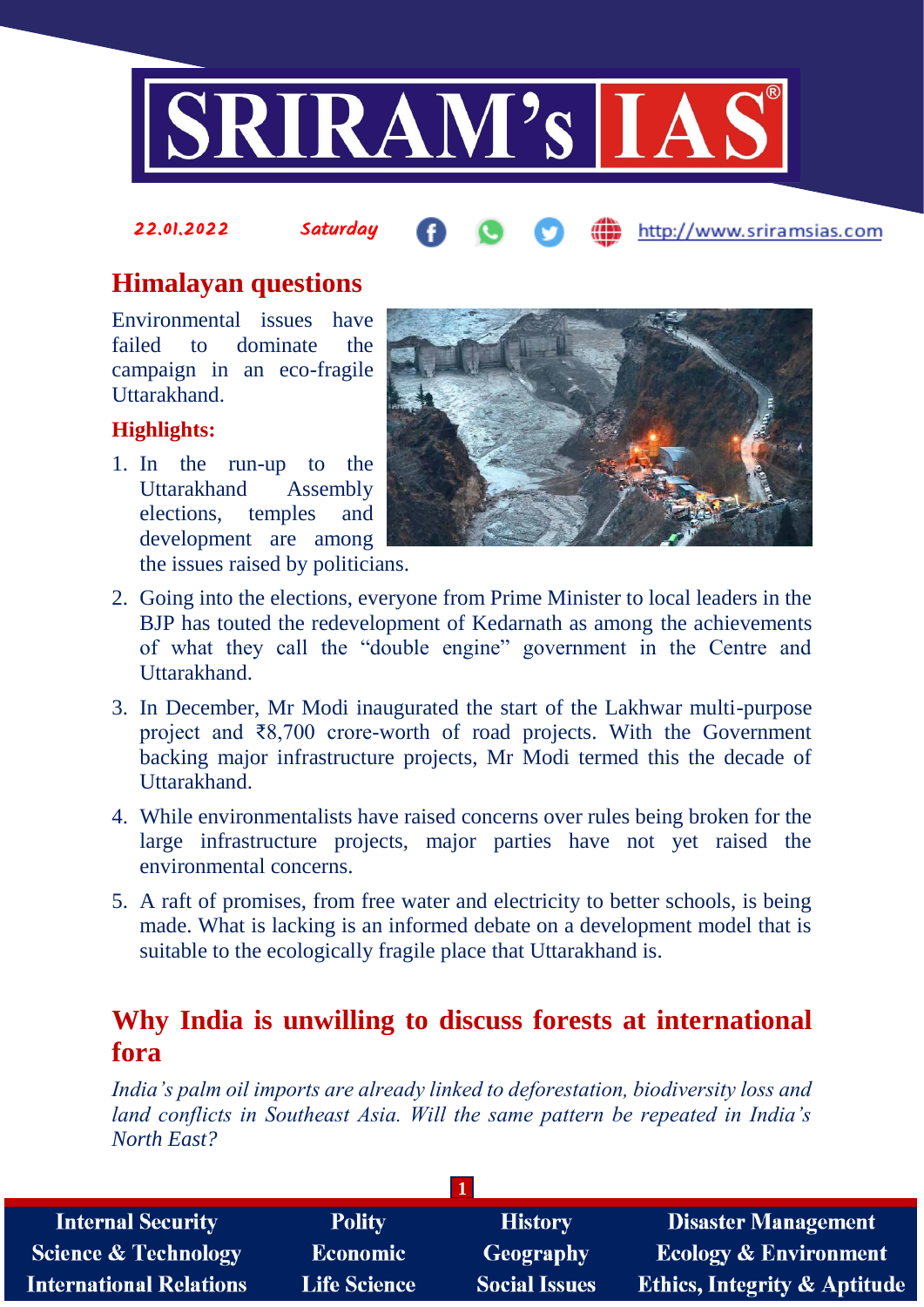

#### **The Deforestation Declaration and Indian absence**

1. At the 26th Conference of Parties (CoP26) to the United Nations Framework Convention on Climate Change (UNFCCC) in Glasgow, 141 countries got together to sign the Declaration on Forests and Land Use (or the **Deforestation** Declaration).

22.01.2022 Saturday



http://www.sriramsias.com

- 2. These countries, which represented over 90 per cent of forests across the world, committed to "halt and reverse forest loss and land degradation by 2030 while delivering sustainable development and promoting an inclusive rural transformation". The signatories committed \$19 billion in private and public funds to this end.
- 3. India was among the few countries that did not sign the declaration. According to official sources quoted in the media, India had concerns about the linkage the declaration makes between deforestation, infrastructure development and trade.
- 4. Since then, analysts in India have linked the decision to a proposed amendment to the Forest Conservation Act 1980 that would ease the clearances presently required for acquiring forest land for new infrastructure projects.
- 5. One key perspective on the decision is that since India has recorded an increase of 0.5 per cent in its total forest cover according to the India State of Forests Report (ISFR) 2019, the country can justify not signing the declaration.
- 6. This perspective has been somewhat strengthened further as ISFR 2021, published recently, shows that the total forest cover has grown by 0.22 per cent, a lower yet significant growth.

| <b>Disaster Management</b>                                      |  |  |  |  |  |  |
|-----------------------------------------------------------------|--|--|--|--|--|--|
| <b>Ecology &amp; Environment</b>                                |  |  |  |  |  |  |
| <b>Ethics, Integrity &amp; Aptitude</b><br><b>Social Issues</b> |  |  |  |  |  |  |
|                                                                 |  |  |  |  |  |  |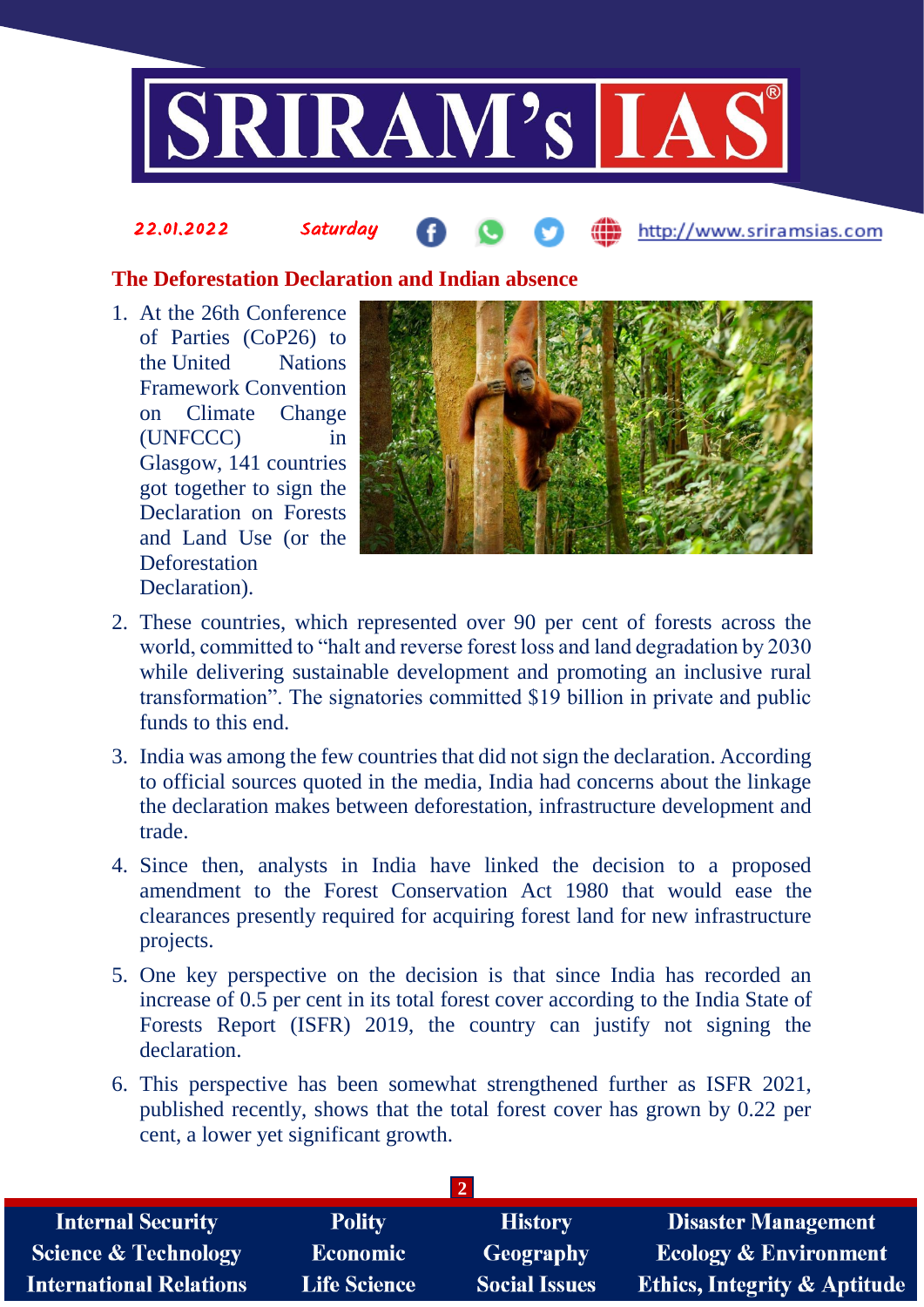

**fin** http://www.sriramsias.com

#### **Issues with Indian definition of forest cover:**

22.01.2022 Saturday

- 1. Of course, there are issues with the way India defines forest cover, which includes lands more than one hectare (ha) in size and 10 per cent tree canopy density regardless of the tree species, ownership and land use.
- 2. The UNFCCC, in the past, has asked India to do a more accurate evaluation of its forests based on the delineation of lands bearing palm, bamboo and orchards as the current definition may exaggerate the forest cover by 5-12 per cent.
- 3. Regardless, the data based on the current definition ensures that the need for India to sign the deforestation declaration doesn't arise.

#### **A clear pattern**

- 1. A look at India's positions on some other recent critical pledges and decisions related to climate change reveals a clear pattern of objections or absence.
- 2. At CoP26, India was not part of the dialogue on Forests, Agriculture and Commodity Trade (FACT).
- 3. FACT, which is supported by 28 countries (including forest-rich tropical countries like Brazil and Indonesia), seeks to encourage "sustainable development and trade of agricultural commodities while protecting and managing sustainably forests and other critical ecosystems".
- 4. India also voted against a recent draft resolution to allow for discussions related to climate change and its impact on international peace and security to be taken up at the UN Security Council.

#### **Flawed objections**

- 1. Broadly speaking, all of India's objections are based on procedural issues at multilateral fora.
- 2. Although justifiable on paper, these objections seem blind to the diverse ways in which climate change is linked to global trade, deforestation, agriculture, and international peace, among other issues.

#### **Palm oil and environment:**

1. For context, consider India's palm oil trade. India is the largest importer of crude palm oil in the world, with a 37 per cent share in global imports of the commodity (worth \$3.1 billion as of 2019).

| <b>Internal Security</b>        | <b>Polity</b>       | <b>History</b>       | <b>Disaster Management</b>              |  |  |  |
|---------------------------------|---------------------|----------------------|-----------------------------------------|--|--|--|
| <b>Science &amp; Technology</b> | <b>Economic</b>     | Geography            | <b>Ecology &amp; Environment</b>        |  |  |  |
| <b>International Relations</b>  | <b>Life Science</b> | <b>Social Issues</b> | <b>Ethics, Integrity &amp; Aptitude</b> |  |  |  |
|                                 |                     |                      |                                         |  |  |  |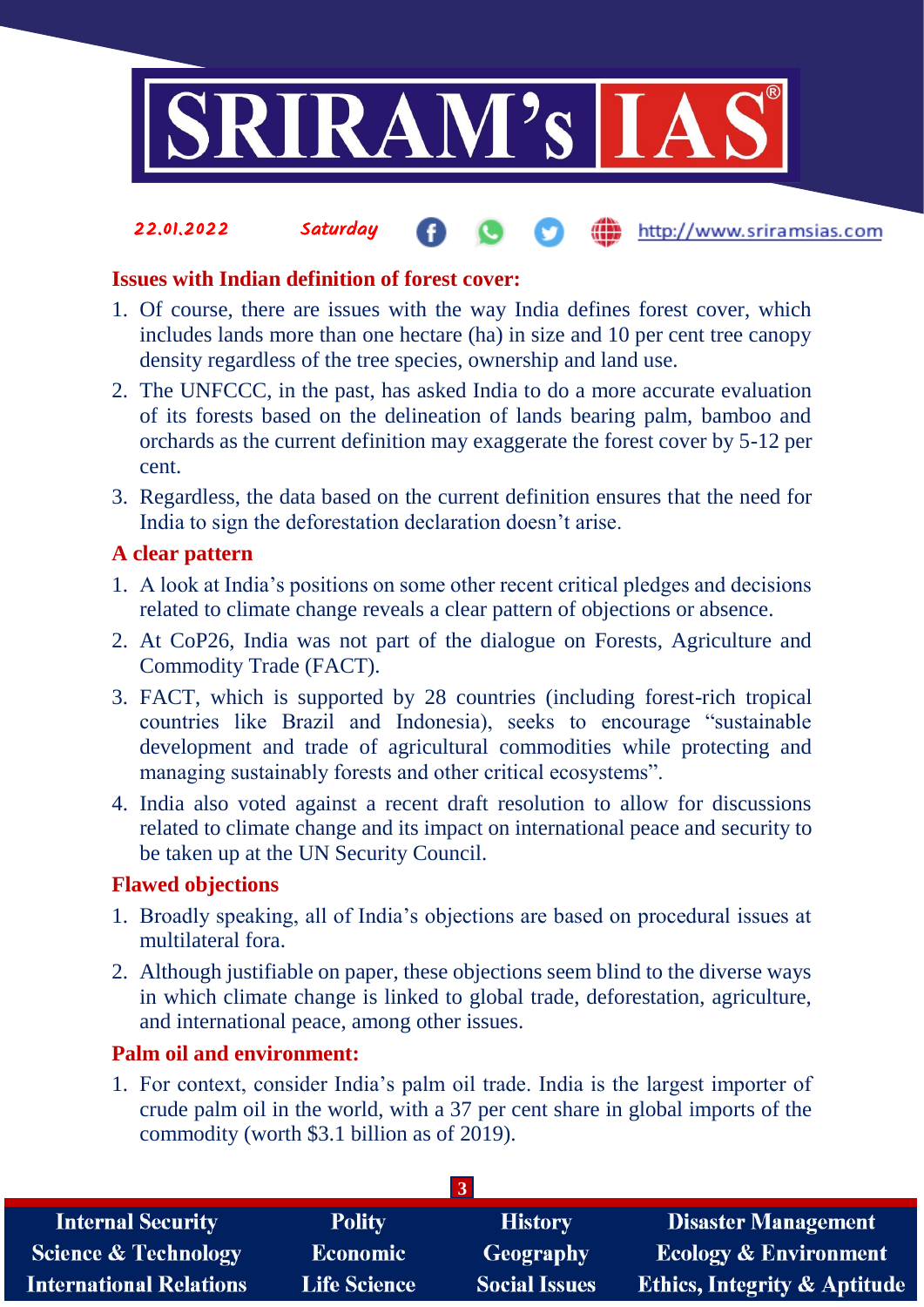

#### 22.01.2022 Saturday http://www.sriramsias.com

- 2. The country sources its palm oil from Indonesia (65.6 per cent), Malaysia (26.1 per cent), Singapore (5.27 per cent) and Thailand (2.8 per cent).
- 3. Large-scale deforestation threatens wildlife and indigenous communities in the two countries. Palm oil cultivation in Indonesia alone has resulted in 4,000 land conflicts between indigenous communities and palm oil companies.
- 4. Most often in these conflicts, indigenous communities face forced displacement at the hands of the companies, among other kinds of rights violations.
- 5. In addition, deforestation for palm oil cultivation also contributes significantly to global warming by not only releasing massive amounts of carbon dioxide but also reducing available carbon sinks.
- 6. Needless to say, any effort to combat the adverse impacts of palm oil cultivation requires dialogues at various international fora related to trade, climate change, deforestation, etc. 7. The objective of
- all such dialogues has to be a convergence of goals and commitments. This is why India's recent objections to the crucial international declarations seem spurious at best.



**Internal Security Science & Technology International Relations** 

**Polity Economic Life Science** 

**History Geography Social Issues** 

**4**

**Disaster Management Ecology & Environment Ethics, Integrity & Aptitude**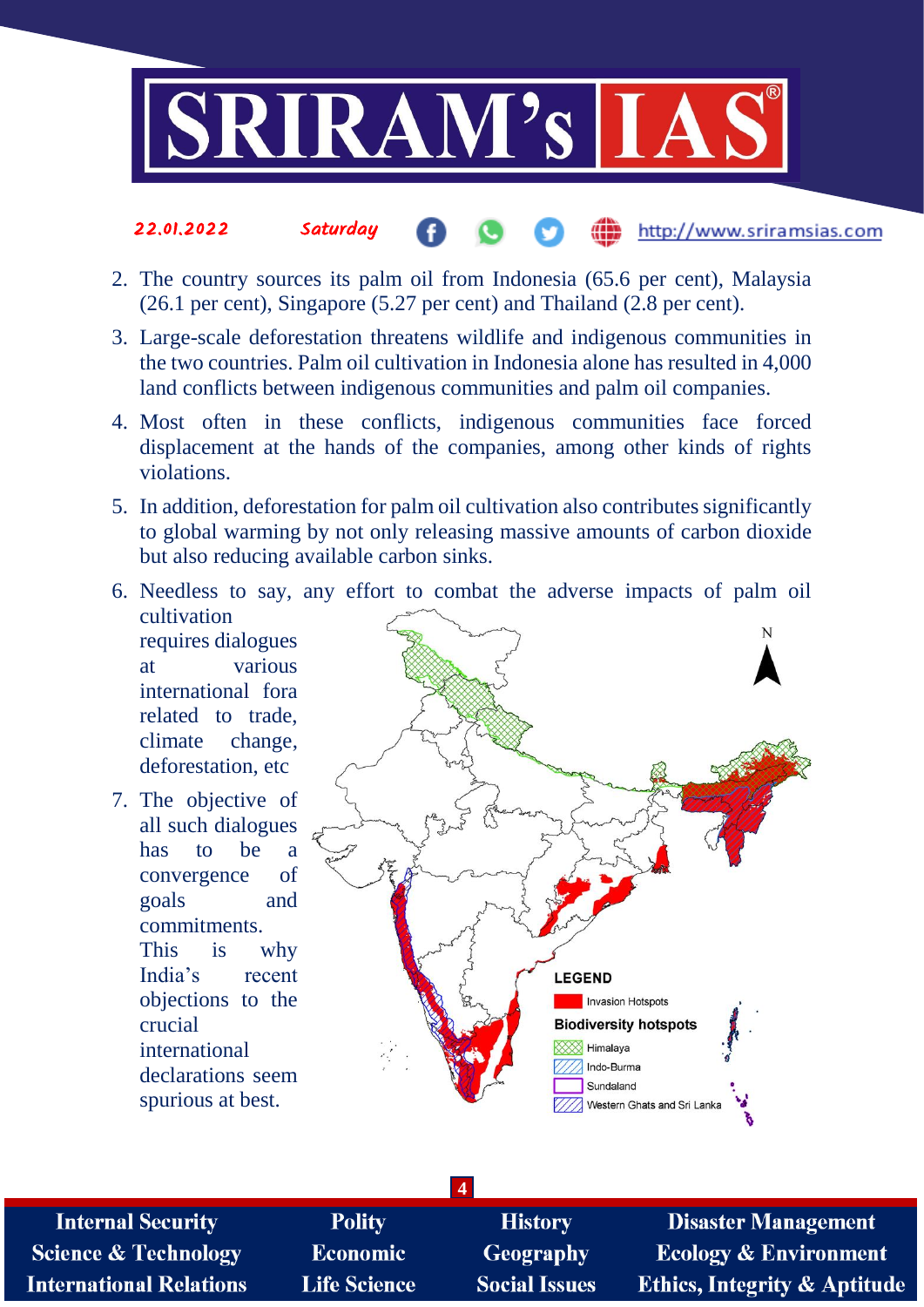

#### 22.01.2022 Saturday

http://www.sriramsias.com

## **What is India up to?**

- 1. Data from Global Forest Watch shows that between 2001- 2020, India lost 1.93 million hectares (Mha) of its tree cover amounting to 951 metric tonnes CO2 equivalent (MtCO2e).
- 2. The top five states that accounted for the highest tree cover loss between 2001-2020 are all in the North East, namely, Assam, Mizoram,



Nagaland, Arunachal Pradesh and Manipur.

- 3. Data from ISFR 2021 also shows that there was a net decrease of 0.6 per cent of total forest cover in the North East states compared to ISFR 2019.
- 4. Much of this loss can be attributed to a decrease in moderately dense forests and open forests in the respective states

### **Indian Palm Oil Mission and Northeast Forest Cover:**

- 1. India's North-East accounts for around a third of the total biodiversity in the country. Part of the Indo-Burma global biodiversity hotspot, it is a fragile region where the lives of flora and fauna as well as various tribal communities, are intricately linked to its forests.
- 2. Despite that, the North East is one of the two regions (the other being the Andaman and Nicobar Islands) chosen by the current government for the implementation of its new National Mission on Edible Oils - Oil Palm.

| <b>Internal Security</b>        | <b>Polity</b>       | <b>History</b>       | <b>Disaster Management</b>              |  |  |
|---------------------------------|---------------------|----------------------|-----------------------------------------|--|--|
| <b>Science &amp; Technology</b> | <b>Economic</b>     | Geography            | <b>Ecology &amp; Environment</b>        |  |  |
| <b>International Relations</b>  | <b>Life Science</b> | <b>Social Issues</b> | <b>Ethics, Integrity &amp; Aptitude</b> |  |  |